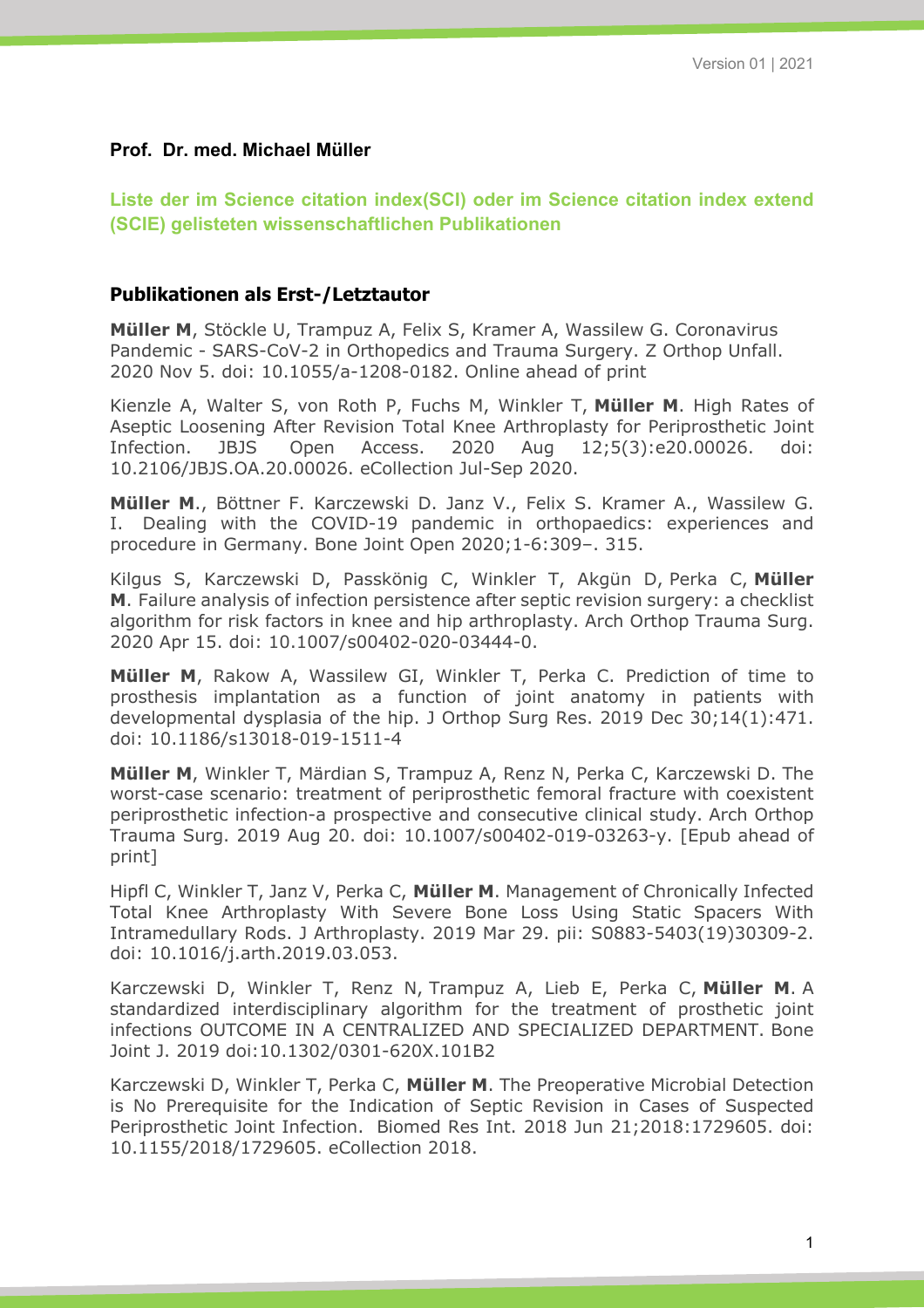Janz V, Wassilew GI, Perka C, **Müller M**. Cerclages after Femoral Osteotomy Are at Risk for Bacterial Colonization during Two-Stage Septic Total Hip Arthroplasty Revision. J Bone Jt Infect. 2018 Jul 6;3(3):138-142. doi: 10.7150/jbji.24819.

**Müller M**, Trampuz A, Winkler T, Perka C. The Economic Challenge of Centralised Treatment of Patients with Periprosthetic Infections. Z Orthop Unfall. 2018 Feb 7. doi: 10.1055/s-0044-100732.

Fuchs M, Sass FA, Dietze S, Krämer M, Perka C, **Müller M**. Cemented Hemiarthroplasties Are Associated with a Higher Mortality Rate after Femoral Neck Fractures in Elderly Patients. Acta Chir Orthop Traumatol Cech. 2017;84(5):341- 346.

Feihl S, Renz N, Schütz M, **Müller M**. Antibiotic strategies in trauma surgery : Treatment of implant-associated infections. Unfallchirurg. 2017 Jun;120(6):486- 493.

Wilck A, **Müller M**. Korrekturosteotomien bei Hüftdysplasie – Pfannenschwenk. Physiopraxis 2017; 15(04): 30-33 DOI: 10.1055/s-0043-101658

Sitterlee F, Kirschbaum S, Perka C, **Müller M.** [Surgical hip dislocation : Current status in the treatment of femoral acetabular impingement]. Orthopade. 2017 Feb 8. doi: 10.1007/s00132-017-3394-6. [Epub ahead of print] German

Wassilew GI, Janz V, Perka C, **Müller M**. [Treatment of acetabular defects with the trabecular metal revision system]. Orthopade. 2017 Jan 12. doi: 10.1007/s00132-016-3381-3

Kirschbaum SM, Sitterlee F, Perka C, **Müller M**. [Mini-open Approach Shows Good Results in Treatment of Femoroacetabular Impingement]. Z Orthop Unfall. 2017 Jan 12. doi: 10.1055/s-0042-118886.

**Müller M**, Abdel MP, Wassilew GI, Duda G, Perka C. Do post-operative changes of neck-shaft angle and femoral component anteversion have an effect on clinical outcome following uncemented total hip arthroplasty? Bone Joint J. 2015 Dec;97- B(12):1615-22. doi: 10.1302/0301-620X.97B12.34654.

**Müller M**, Duda G, Perka C, Tohtz S. The sagittal stem alignment and the stem version clearly influence the impingement-free range of motion in total hip arthroplasty: a computer model-based analysis. Int Orthop. 2015 Jul 2. PMID: 26130287.

**Müller M**, Wassilew G, Perka C. [Diagnosis and therapy of particle disease in total hip arthroplasty]. Z Orthop Unfall. 2015 Apr;153(2):213-29. doi: 10.1055/s-0035-1545827

**Müller M**, Matziolis G, Falk R, Hommel H. The bicompartmental knee joint prosthesis Journey Deuce: failure analysis and optimization strategies. Orthopade. 2012 Nov;41(11):894-904. doi: 10.1007/s00132-012-1963-2.

**Müller M**, Schwachmeyer V, Tohtz S, Taylor WR, Duda GN, Perka C, Heller MO. The direct lateral approach: impact on gait patterns, foot progression angle and pain in comparison with a minimally invasive anterolateral approach. Arch Orthop Trauma Surg. 2012 May;132(5):725-31. doi: 10.1007/s00402-012-1467 x.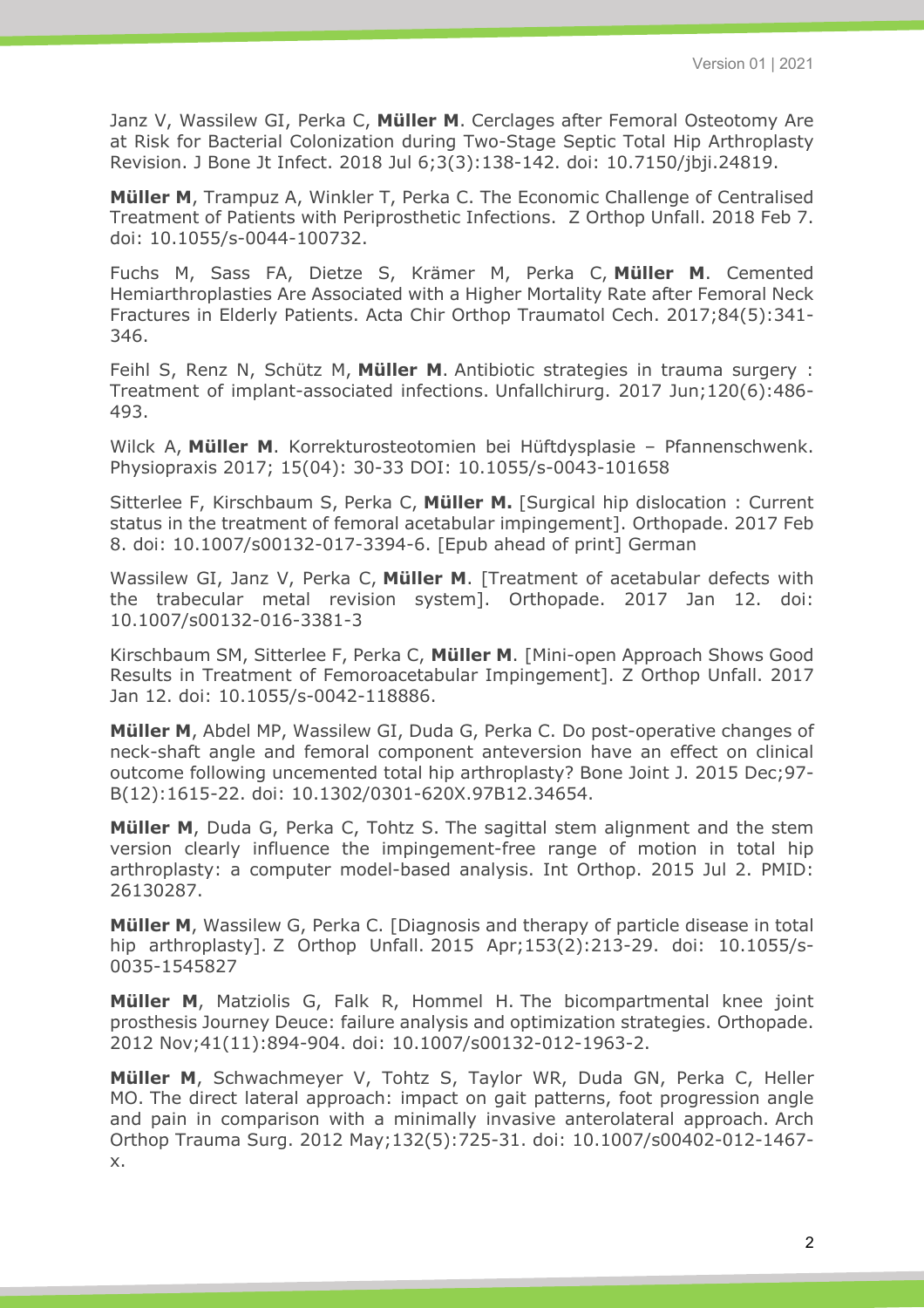**Müller M**, Tohtz S, Dewey M, Springer I, Perka C. Muscle trauma in primary total hip arthroplasty depending on age, BMI, and surgical approach: minimally invasive anterolateral versus modified direct lateral approach. Orthopade. 2011 Mar;40(3):217-23. doi: 10.1007/s00132-010-1730-1.

**Müller M**, Tohtz S, Dewey M, Springer I, Perka C. Age-related appearance of muscle trauma in primary total hip arthroplasty and the benefit of a minimally invasive approach for patients older than 70 years. Int Orthop. 2011 Feb;35(2):165-71. doi: 10.1007/s00264-010-1166-6.

**Müller M**, Crucius D, Perka C, Tohtz S. The association between the sagittal femoral stem alignment and the resulting femoral head centre in total hip arthroplasty. Int Orthop. 2011 Jul;35(7):981-7. doi: 10.1007/s00264-010-1047 z.

**Müller M**, Dewey M, Springer I, Perka C, Tohtz S. Relationship between cup position and obturator externus muscle in total hip arthroplasty. J Orthop Surg Res. 2010 Jul 21;5:44. doi: 10.1186/1749-799X-5-44.

**Müller M**, Tohtz S, Springer I, Dewey M, Perka C. Randomized controlled trial of abductor muscle damage in relation to the surgical approach for primary total hip replacement: minimally invasive anterolateral versus modified direct lateral approach. Arch Orthop Trauma Surg. 2011 Feb;131(2):179-89. doi: 10.1007/s00402-010-1117-0.

**Müller M**, Tohtz S, Dewey M, Springer I, Perka C. Evidence of reduced muscle trauma through a minimally invasive anterolateral approach by means of MRI. Clin Orthop Relat Res. 2010 Dec;468(12):3192-200. doi: 10.1007/s11999-010-1378- 5.

**Müller M**, Tohtz S, Winkler T, Dewey M, Springer I, Perka C. MRI findings of gluteus minimus muscle damage in primary total hip arthroplasty and the influence on clinical outcome. Arch Orthop Trauma Surg. 2010 Jul;130(7):927-35. doi: 10.1007/s00402-010-1085-4.

**Müller M**, Kääb M, Tohtz S, Haas NP, Perka C. Periprosthetic femoral fractures: outcome after treatment with LISS internal fixation or stem replacement in 36 patients. Acta Orthop Belg. 2009 Dec;75(6):776-83.

**Müller M**, Morawietz L, Hasart O, Strube P, Perka C, Tohtz S. Histopathological diagnosis of periprosthetic joint infection following total hip arthroplasty: use of a standardized classification system of the periprosthetic interface membrane. Orthopade. 2009 Nov;38(11):1087-96. doi: 10.1007/s00132-009- 1471-1. German.

**Müller M**, Morawietz L, Hasart O, Strube P, Perka C, Tohtz S. Diagnosis of periprosthetic infection following total hip arthroplasty--evaluation of the diagnostic values of pre- and intraoperative parameters and the associated strategy to preoperatively select patients with a high probability of joint infection. J Orthop Surg Res. 2008 Jul 21;3:31. doi: 10.1186/1749-799X-3-31.

**Müller M**, Disch AC, Zabel N, Haas NP, Schaser KD. Initial intramuscular perfusion pressure predicts early skeletal muscle function following isolated tibial fractures. J Orthop Surg Res. 2008 Apr 17;3:14. doi: 10.1186/1749-799X-3-14.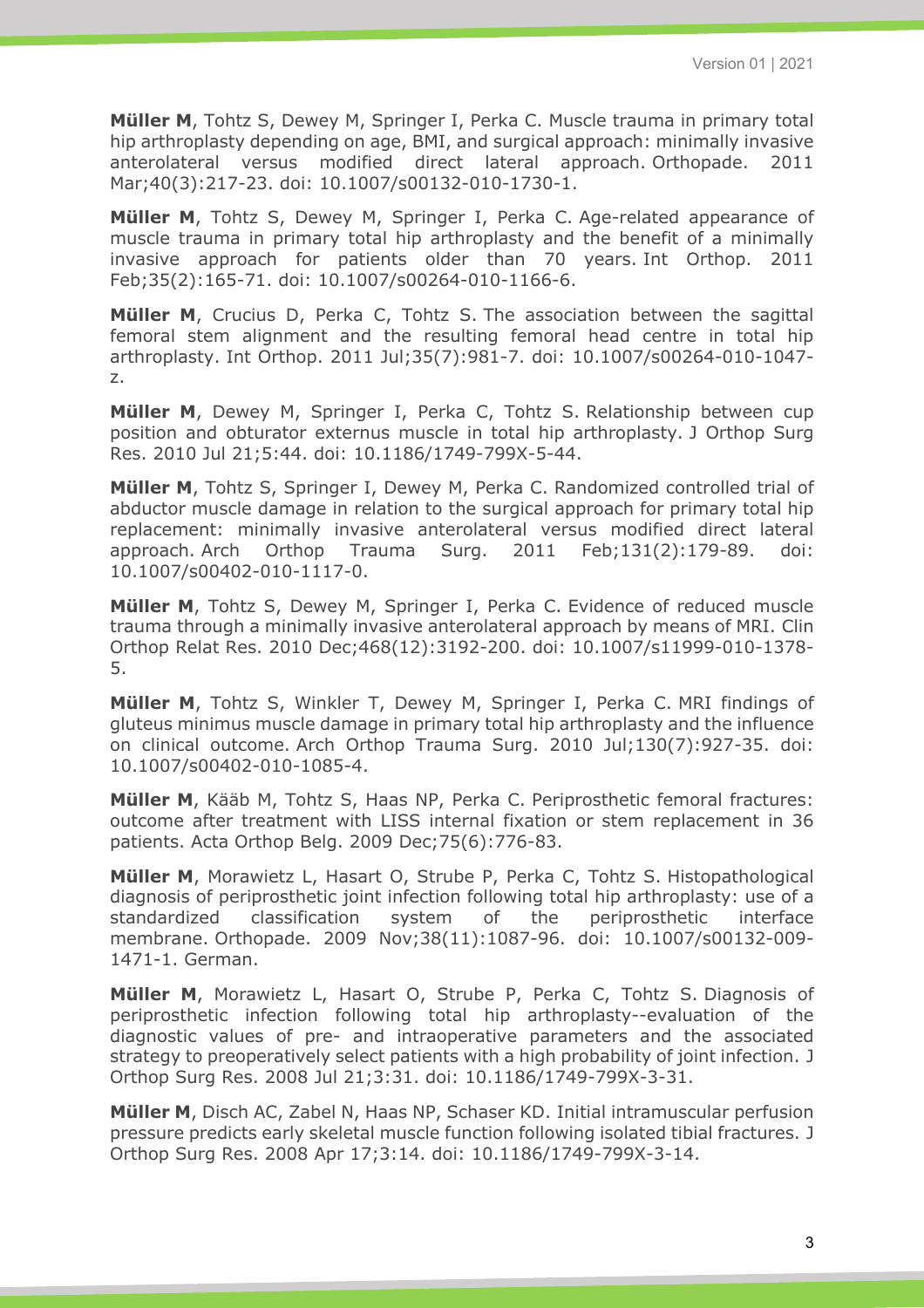#### **Fallberichte**

Tkhilaishvili T, Winkler T, **Müller M**, Perka C, Trampuz A. Bacteriophages as adjuvant to antibiotics for the treatment of periprosthetic joint infection caused by multidrug-resistant Pseudomonas aeruginosa. Antimicrob Agents Chemother. 2019 Sep 16. pii: AAC.00924-19. doi: 10.1128/AAC.00924-19.

**Müller M**, Perka C, Tohtz S. Obturator externus impingement after total hip replacement. Orthopade. 2009 Nov;38(11):1113-6. doi: 10.1007/s00132-009- 1469-8.

### **Publikationen als Coautor**

Karczewski D, Pumberger M, **Müller M**, Andronic O, Perka C, Winkler T.J Implications for diagnosis and treatment of peri-spinal implant infections from experiences in periprosthetic joint infections-a literature comparison and review. Spine Surg. 2020 Dec;6(4):800-813. doi: 10.21037/jss-20-12.

Haffer H, **Müller M**, Ascherl R, Perka C, Winkler T. Diclofenac for prophylaxis of heterotopic ossification after hip arthroplasty: a systematic review. Hip Int. 2020 Dec 3:1120700020978194. doi: 10.1177/1120700020978194.

Stoffel K, Horn T, Zagra L, **Mueller M**, Perka C, Eckardt H. Periprosthetic fractures of the proximal femur: beyond the Vancouver classification. EFORT Open Rev. 2020 Aug 1;5(7):449-456. doi: 10.1302/2058-5241.5.190086. eCollection 2020 Jul

Ruckenstuhl P, Wassilew GI, **Müller M**, Hipfl C, Pumberger M, Perka C,Hardt S. Hardt S. Functional Assessment and Patient-Related Outcomes after Gluteus Maximus Flap Transfer in Patients with Severe Hip Abductor Deficiency. Journal of Clinical Medicine, 11 Jun 2020, 9(6)

Kramer A, Külpmann R, Brunner A, **Müller M**, Wassilew G. Risk assessment of mixed and displacement ventilation (LAF) during orthopedic and trauma surgery on COVID-19 patients with increased release of infectious aerosols. GMS Hyg Infect Control. 2020 May 14;15:Doc07. doi: 10.3205/dgkh000342. eCollection 2020.

Tkhilaishvili T, Winkler T, **Müller M**, Perka C, Trampuz A. Bacteriophages as adjuvant to antibiotics for the treatment of periprosthetic joint infection caused by multidrug-resistant Pseudomonas aeruginosa. Antimicrob Agents Chemother. 2019 Sep 16. pii: AAC.00924-19. doi: 10.1128/AAC.00924-19.

Renz N, Rakow A, **Müller M**, Perka C, Trampuz A. Long-term antimicrobial suppression prevents treatment failure of streptococcal periprosthetic joint infection. J Infect. 2019 Jul 13. pii: S0163-4453(19)30215-4. doi: 10.1016/j.jinf.2019.06.015.

Akgün D, **Müller M**, Perka C, Winkler T. High cure rate of periprosthetic hip joint infection with multidisciplinary team approach using standardized two-stage exchange. J Orthop Surg Res. 2019 Mar 13;14(1):78. doi: 10.1186/s13018-019- 1122-0.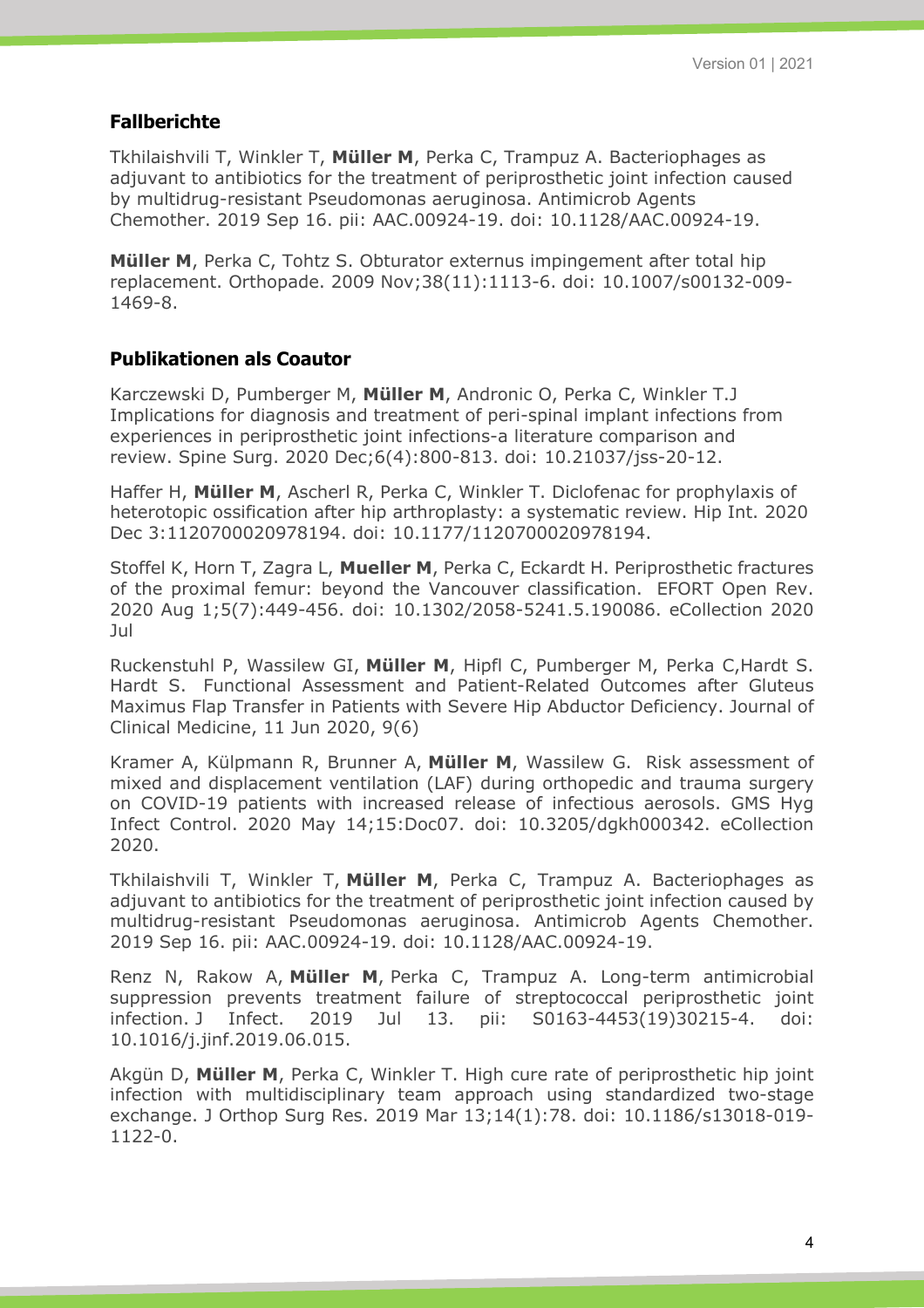Akgün D, **Müller M**, Perka C, Winkler T. The serum level of C-reactive protein alone cannot be used for the diagnosis of prosthetic joint infections, especially in those caused by organisms of low virulence. Bone Joint J. 2018 Nov;100- B(11):1482-1486. doi: 10.1302/0301-620X.100B11.BJJ-2018-0514.R1.

Winkler T, Stuhlert MGW, Lieb E, **Müller M**, von Roth P, Preininger B, Trampuz A, Perka CF. Outcome of short versus long interval in two-stage exchange for periprosthetic joint infection: a prospective cohort study. Arch Orthop Trauma Surg. 2018 Nov 15. doi: 10.1007/s00402-018-3052-4. [Epub ahead of print] PMID: 30443674

Akgün D, **Müller M**, Perka C, Winkler T. An often-unrecognized entity as cause of recurrent infection after successfully treated two-stage exchange arthroplasty: hematogenous infection. Arch Orthop Trauma Surg. 2018 Jun 5. doi: 10.1007/s00402-018-2972-3.

Wassilew GI, Heller MO, Janz V, Perka C, **Müller M**, Renner L. High prevalence of acetabular retroversion in asymptomatic adults: a 3D CT-based study. Bone Joint J. 2017 Dec;99-B(12):1584-1589. doi: 10.1302/0301-620X.99B12.37081.

Akgün D, **Müller M**, Perka C, Winkler T. A positive bacterial culture during reimplantation is associated with a poor outcome in two-stage exchange arthroplasty for deep infection.Bone Joint J. 2017 Nov;99-B(11):1490-1495. doi: 10.1302/0301-620X.99B11.BJJ-2017-0243-R1.

Pumberger M, von Roth P, Preininger B, **Müller M**, Perka C, Winkler T. Microstructural Changes of Tensor Fasciae Latae and Gluteus Medius Muscles Following Total Hip Arthroplasty: A Prospective Trial. Acta Chir Orthop Traumatol Cech. 2017;84(2):97-100.

Habicher M, Balzer F, Mezger V, Niclas J, **Müller M**, Perka C, Krämer M, Sander M. Implementation of goal-directed fluid therapy during hip revision arthroplasty: a matched cohort study. Perioper Med (Lond). 2016 Dec 13;5:31. doi: 10.1186/s13741-016-0056-x.

Renz N, **Müller M**, Perka C, Trampuz A. [Implant-associated infections - Diagnostics]. Chirurg. 2016 Oct;87(10):813-21. doi: 10.1007/s00104-016-0234 x.

Balzer F, Habicher M, Sander M, Sterr J, Scholz S, Feldheiser A, **Müller M**, Perka C, Treskatsch S. Comparison of the non-invasive Nexfin® monitor with conventional methods for the measurement of arterial blood pressure in moderate risk orthopaedic surgery patients. J Int Med Res. 2016 May 2. pii: 0300060516635383

Taylor WR, Szwedowski TD, Heller MO, Perka C, Matziolis G, **Müller M**, Janshen L, Duda GN. The difference between stretching and splitting muscle trauma during THA seems not to play a dominant role in influencing periprosthetic BMD changes. Clin Biomech (Bristol, Avon). 2012 Oct;27(8):813-8. doi: 10.1016/j.clinbiomech.2012.05.004.

Szwedowski TD, Taylor WR, Heller MO, Perka C, **Müller M,** Duda GN. Generic rules of mechano-regulation combined with subject specific loading conditions can explain bone adaptation after THA. PLoS One. 2012;7(5):e36231. doi: 10.1371/journal.pone.0036231.